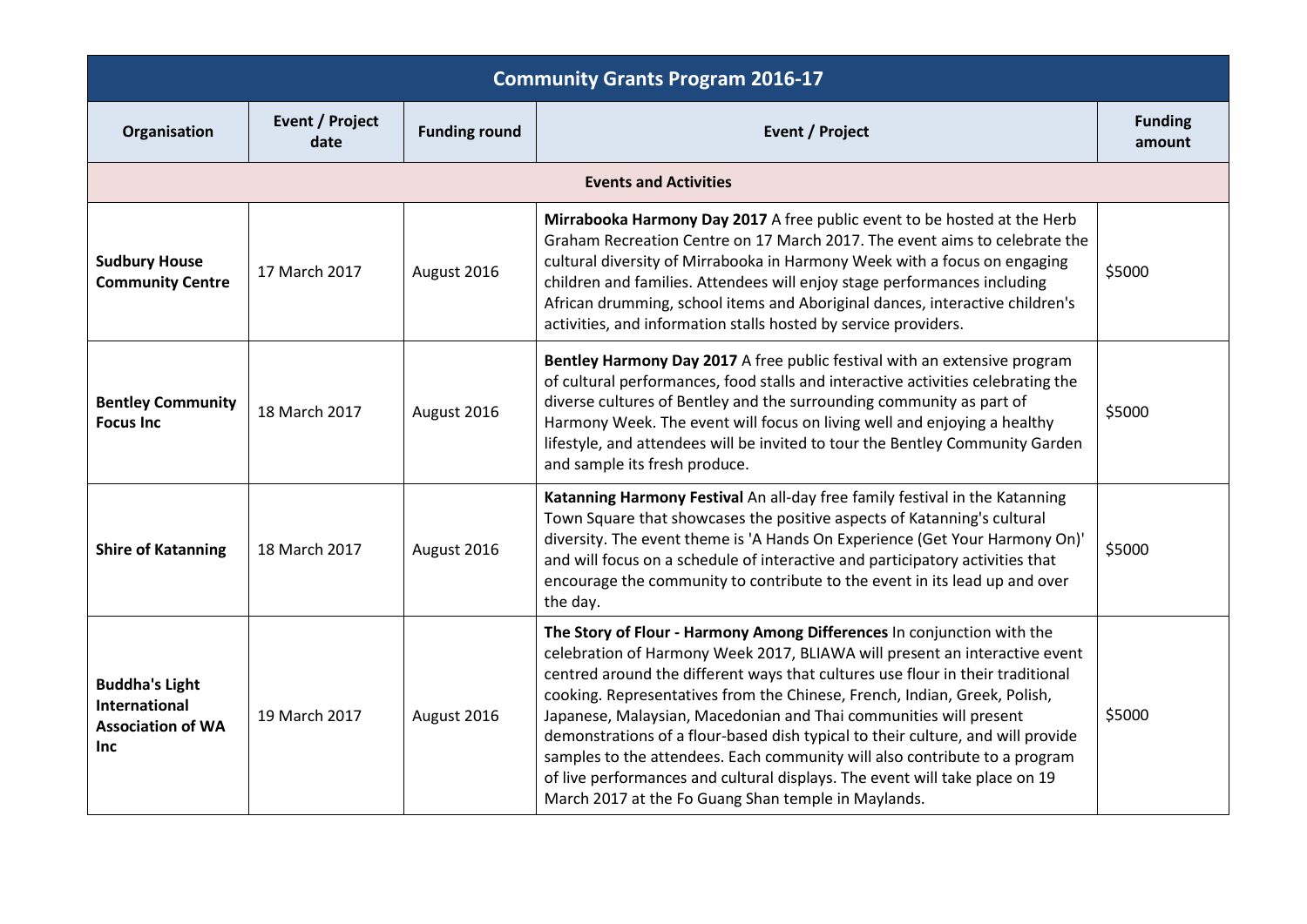| <b>Nepalese</b><br><b>Association WA</b>                  | 19 March 2017 | August 2016 | Nepal Festival 2017 A free all day festival event to be held in Forrest Place in<br>Perth which includes a stage program of cultural dances and presentations<br>alongside food stalls which aim to promote Nepalese culture and tradition<br>within WA.                                                                                                                                                                                                                                                                                                                                                                                                                                                                                                                            | \$5000 |
|-----------------------------------------------------------|---------------|-------------|-------------------------------------------------------------------------------------------------------------------------------------------------------------------------------------------------------------------------------------------------------------------------------------------------------------------------------------------------------------------------------------------------------------------------------------------------------------------------------------------------------------------------------------------------------------------------------------------------------------------------------------------------------------------------------------------------------------------------------------------------------------------------------------|--------|
| <b>Australian Asian</b><br><b>Association</b>             | 19 March 2017 | August 2016 | AAA Multicultural Food Fair 2017 This Harmony Week celebration will focus<br>on a multicultural Food Fair at Hyde Park on Saturday 18 March that engages<br>the AAA membership and is open to the broader community. Members of<br>AAA will host food stalls serving traditional cuisine, and contribute to a<br>program of live performances and roving entertainment. The event will also<br>act as the culmination of a ten week program of dance workshops facilitated<br>by qualified instructors, working with up to 140 young AAA and community<br>members towards several performances pieces focusing on African and Asian<br>cultures. The live performances will be presented at the event, and will be<br>designed to be interactive and invite audience participation. | \$5000 |
| <b>Ashdale Primary</b><br><b>P&amp;C Association Inc.</b> | 24 March 2017 | August 2016 | Ashdale Harmony Day Festival A Harmony Day event on 24 March 2017 at<br>Ashdale Primary School that will bring together the school and the wider<br>community to celebrate and showcase the different cultures within the school<br>community. Students from the school and outside community groups will be<br>invited to performance songs and dances from different cultures including<br>Aboriginal, Hungarian, Brazilian and Maori. Younger students will be involved<br>in a traditional dress parade, and there will be a variety of food stalls serving<br>dishes from India, Italy, Spain, Sri Lanka, South East Asia and Hungary.                                                                                                                                         | \$2900 |
| Chung Wah<br><b>Association Inc</b>                       | 30 April 2017 | August 2016 | Chung Wah Dragon Boat Festival 2017 Chung Wah will host a Dragon Boat<br>Festival at Champion Lake, Armadale on 30 April 2017. Dragon Boat racing is a<br>traditional Chinese sport, normally celebrated during the Dragon Boat Festival<br>all over the world. Chung Wah will collaborate with other WA Dragon Boat<br>clubs such as the Lakers Dragon Boat Club and the WA Dragon Boat<br>Association, as well as invite the team from Zhejiang Province as part of the<br>30 year celebration of WA-Zhejiang being sister states. There will be<br>traditional Chinese dance and orchestra performances between the races.                                                                                                                                                       | \$5000 |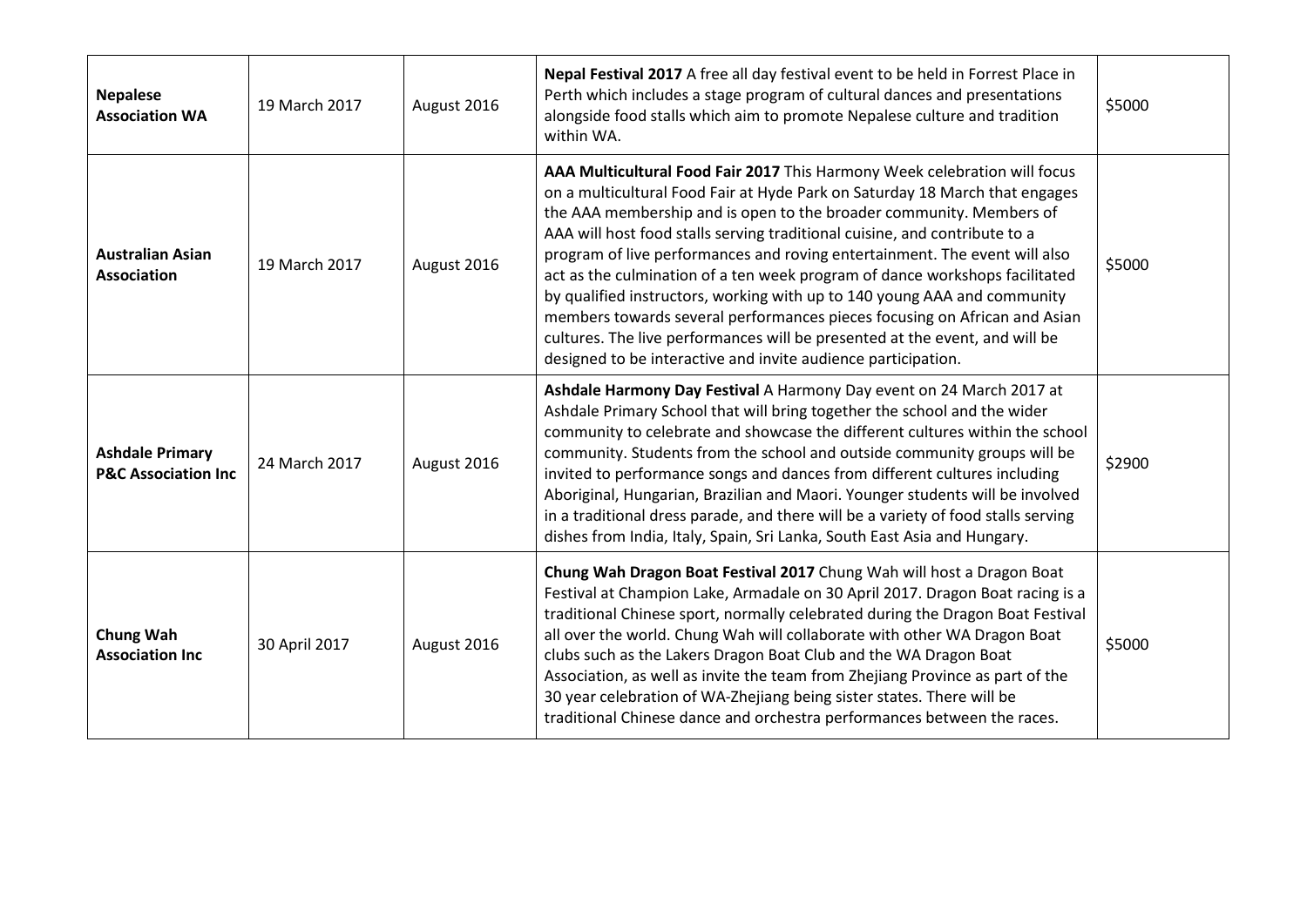| <b>Etnia Latina</b>          | 15 October 2017               | August 2016 | Etnia Latina Festival A free and family-oriented festival that celebrates Latino<br>life, food and culture organised by eight local community organisations from<br>Colombia, Peru, Chile, Argentina, Mexico, Brazil, Salvador and Australia. The<br>event will be held on 15 October 2017 at the Perth Town Hall and will include<br>a variety of indoor and outdoor activities such as Latin dance and music<br>workshops, live performances, children's scavenger hunts hosted by mascots,<br>traditional Latin costume competitions, and food stalls serving traditional and<br>healthy Latin food.                                                                                                                                                                                                                                    | \$5000   |
|------------------------------|-------------------------------|-------------|--------------------------------------------------------------------------------------------------------------------------------------------------------------------------------------------------------------------------------------------------------------------------------------------------------------------------------------------------------------------------------------------------------------------------------------------------------------------------------------------------------------------------------------------------------------------------------------------------------------------------------------------------------------------------------------------------------------------------------------------------------------------------------------------------------------------------------------------|----------|
|                              |                               |             | <b>Small Projects</b>                                                                                                                                                                                                                                                                                                                                                                                                                                                                                                                                                                                                                                                                                                                                                                                                                      |          |
| Richmond<br><b>Wellbeing</b> | January - July 2017           | August 2016 | Support and Capacity Building for Culturally Diverse Migrants Impacted by<br>Mental Health Issues In collaboration with several CaLD service organisations,<br>the City of Canning and the City of Gosnells, Richmond Wellbeing will deliver a<br>program of training, information sharing, community activities and overall<br>wellness activities targeting CaLD youth (13-17 years), and men and women<br>aged 18 to 61 years. This program will support at least 170 people from<br>African, Asian and Afghan communities residing in the two LGAs to become<br>aware and have access to the supportive services available to them,<br>understand other cultures, engage with other community members to reduce<br>social isolation and be assisted to encourage other community members to<br>access mainstream services and support. | \$19,500 |
| <b>Football West Ltd</b>     | January $-$<br>September 2017 | August 2016 | ENGAGE Program Football West aims to support young people from CaLD<br>backgrounds with clear pathways to mainstream football clubs through<br>coaching and training programs. Over 2017, Football West will partner with<br>the Organisation of African Communities WA, Clubs WA, Communicare Inc<br>and Katanning Association Football to deliver a series of targeted community<br>engagement, specialised training and coaching programs to increase<br>participation of CaLD young people in community football clubs. New<br>initiatives will include supporting CaLD clubs to source venues and local<br>resources, providing additional coaching training to community leaders, and<br>identifying 24 CaLD scholarship candidates through school and club visits.                                                                  | \$20,000 |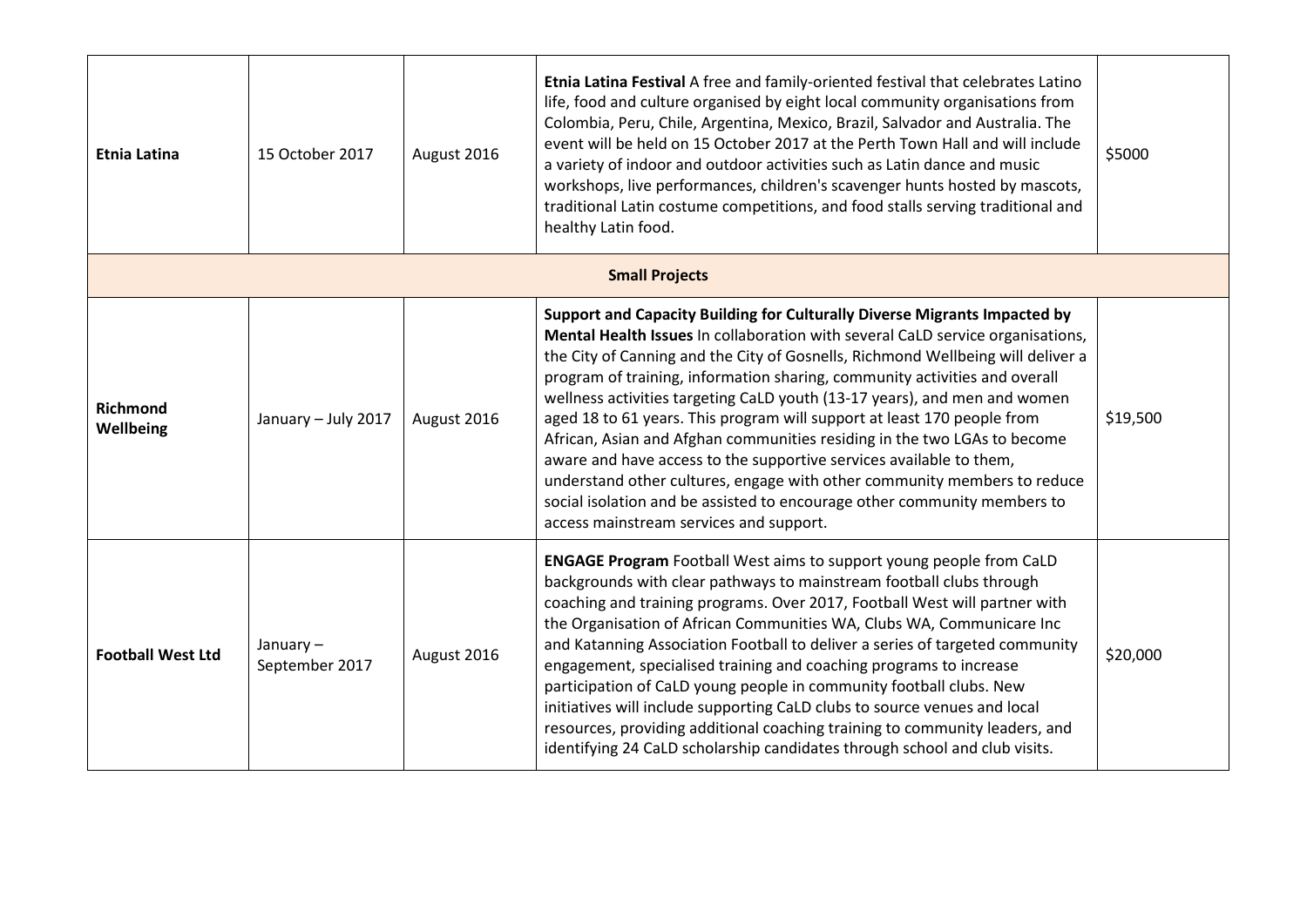| <b>Edmund Rice Centre</b><br>Mirrabooka Inc   | January $-$<br>December 2017 | August 2016 | Improving CaLD Access to Online Service Portals The project will involve the<br>development and pilot of a computer and online literacy program that will<br>enable high-needs CaLD community members to access key services which are<br>progressively being accessed through online portals. The delivery model will<br>be developed in consultation with a small reference committee, including<br>volunteer teachers and bilingual assistants. Participants will engage in a<br>program of five sessions over a five week period, with eight programs to be<br>delivered over the 12 month pilot period. The program will be based on a<br>'train the trainer' approach to develop the skills of individuals from within<br>communities. | \$20,000 |
|-----------------------------------------------|------------------------------|-------------|----------------------------------------------------------------------------------------------------------------------------------------------------------------------------------------------------------------------------------------------------------------------------------------------------------------------------------------------------------------------------------------------------------------------------------------------------------------------------------------------------------------------------------------------------------------------------------------------------------------------------------------------------------------------------------------------------------------------------------------------|----------|
| <b>Netball WA</b>                             | February - October<br>2017   | August 2016 | Multicultural Netball Program and Carnival 2017 An engagement program<br>with young CaLD people to further their skills and understanding of netball, as<br>well as provide training to teachers, club volunteers and parents in coaching<br>and umpiring, in the lead up to the Multicultural Netball Carnival. Netball WA<br>will work with community partners such as Communicare, Edmund Rice<br>Centre Mirrabooka and new CaLD community organisations, particularly from<br>Islamic, African, Indian and Chinese backgrounds, to identify primary and<br>secondary schools to participate in the program and carnival.                                                                                                                 | \$20,000 |
|                                               |                              |             | <b>Major Programs</b>                                                                                                                                                                                                                                                                                                                                                                                                                                                                                                                                                                                                                                                                                                                        |          |
| <b>Royal Life Saving</b><br>Society of WA Inc | January $-$<br>December 2017 | August 2016 | CaLD Swimming & Water Safety Project Royal Life Saving will partner with<br>the Chinese, Vietnamese, Indian and African communities to deliver a<br>culturally appropriate program in response to the range of factors that are<br>influencing CaLD communities' lack of participation in swimming and water<br>safety education.                                                                                                                                                                                                                                                                                                                                                                                                            | \$50,000 |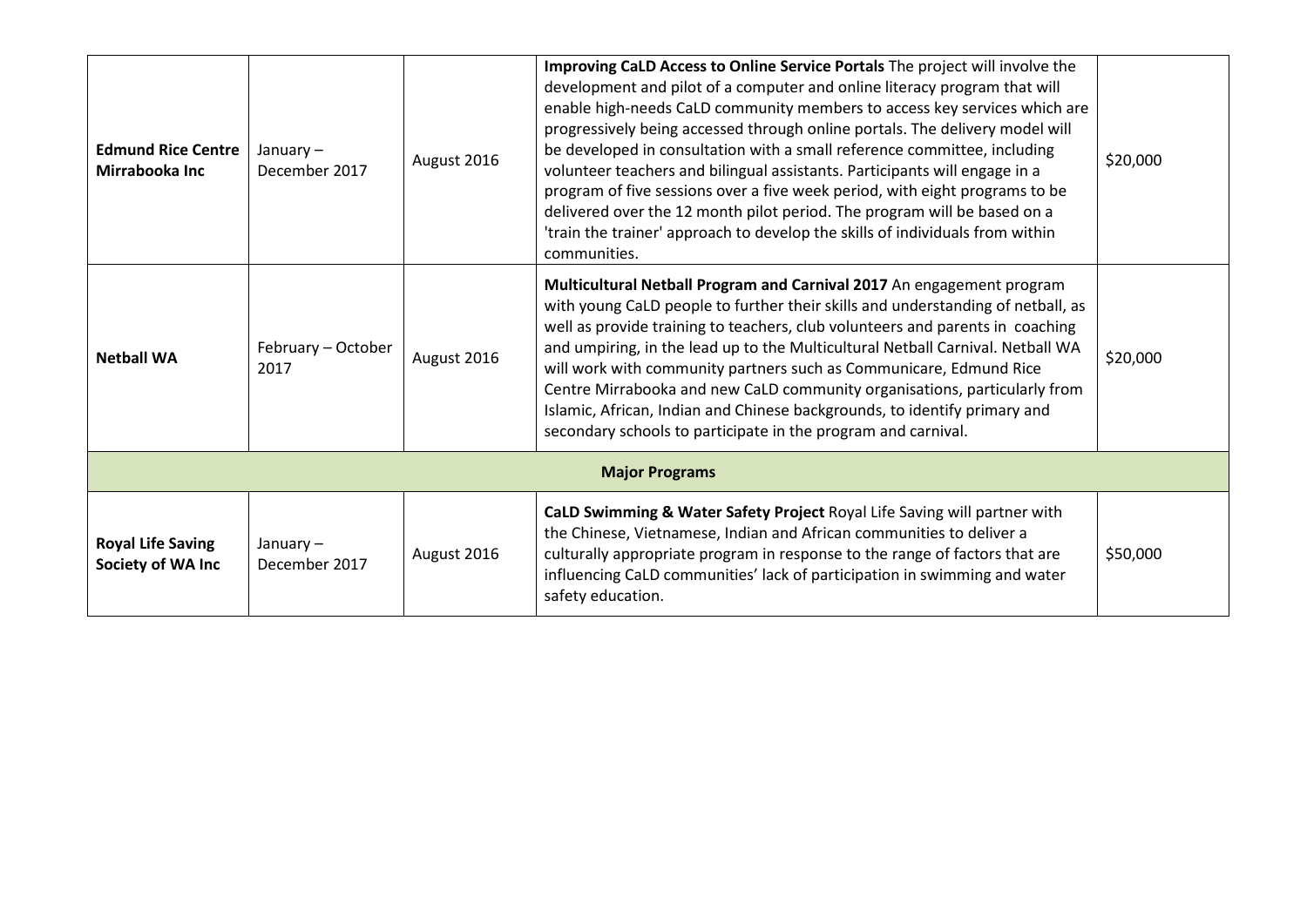| <b>Communicare</b>                                                        | January $-$<br>December 2017 | August 2016    | Multicultural Youth Sports Project (MYSport) A sports-based youth project<br>aimed at promoting positive development of young people from CaLD<br>backgrounds. MYSport will use sport to create an environment that provides<br>opportunities for multicultural young people to engage in fun and structured<br>activities within a safe and supportive environment, opportunities for skill<br>development including leadership and team building skills, opportunities to<br>foster cultural competence and celebrates cultural diversity, build self-<br>confidence and critical thinking, and enhance community cohesion and<br>awareness of service providers. Project delivery partners will include state<br>sporting associations, local schools, WA Police, the Department of Sport and<br>Recreation, People Against Violent Extremism, Town of Victoria Park and<br>YMCA Belmont. | \$50,000                       |
|---------------------------------------------------------------------------|------------------------------|----------------|----------------------------------------------------------------------------------------------------------------------------------------------------------------------------------------------------------------------------------------------------------------------------------------------------------------------------------------------------------------------------------------------------------------------------------------------------------------------------------------------------------------------------------------------------------------------------------------------------------------------------------------------------------------------------------------------------------------------------------------------------------------------------------------------------------------------------------------------------------------------------------------------|--------------------------------|
| <b>Youth Affairs</b><br><b>Council of WA</b>                              | January-<br>December 2017    | August 2016    | Catalyst Youth Summit 2017 The summit is a leadership event designed and<br>led by a committee of young people from refugee and migrant backgrounds<br>with the support of the Multicultural Youth Advocacy Network of Western<br>Australia (MYAN WA) and the Youth Affairs Council of Western Australia<br>(YACWA). The three-day summit will bring 50 WA young people from migrant<br>and refugee backgrounds together to build their leadership and networking<br>skills, and connect them with key decision makers to influence and create<br>change.                                                                                                                                                                                                                                                                                                                                    | \$44,000                       |
| <b>African HACC</b><br><b>Services WA Inc</b>                             | January-<br>December 2017    | August 2016    | Elderly Day Centre and Home Support The program is aimed at reducing<br>social isolation faced by elderly people from CaLD and refugee backgrounds<br>through providing the opportunity to attend a Day Centre or receive Home<br>Care Assistance as required. The program will provide culturally appropriate<br>therapeutic physical and mental activities, social activities and health<br>information and education. The project delivery partners include MMRC, City<br>of Stirling, Alzheimer's Australia, Partners in Culturally Appropriate Care WA<br>(PICAC), Roots TV and Vicolourful.                                                                                                                                                                                                                                                                                            | \$50,000                       |
|                                                                           |                              |                | <b>Major Community Celebrations</b><br>Two-year funding committed in September 2015                                                                                                                                                                                                                                                                                                                                                                                                                                                                                                                                                                                                                                                                                                                                                                                                          |                                |
| <b>Buddha's Light</b><br><b>International</b><br><b>Association of WA</b> | April 2016 and<br>2017       | September 2015 | Buddha's Birthday and Multicultural Festival A free annual community<br>event showcasing and celebrating ethnic diversity through Buddhist<br>ceremonies, art, cultural displays, music, dance performances, medication<br>and vegetarian food to promote health and wellbeing.                                                                                                                                                                                                                                                                                                                                                                                                                                                                                                                                                                                                              | \$15,000 p.a. for<br>two years |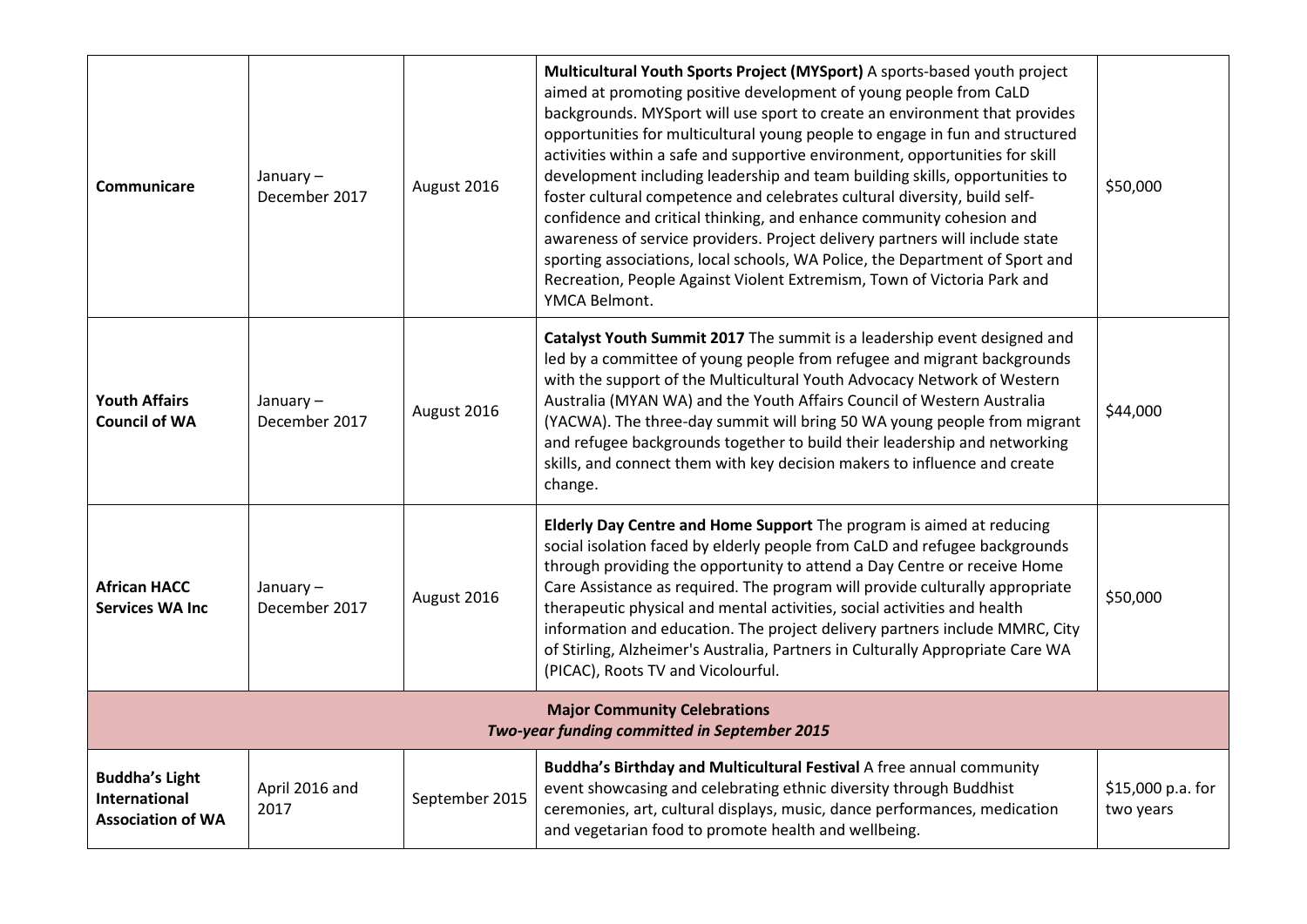| Chung Wah<br><b>Association</b>                                            | February 2017 and<br>2018           | September 2015 | Perth Chinese New Year A street carnival with more than 25 Chinese<br>associations participating. Featuring street stalls with food, drinks, games<br>and cultural information as well as activities including lion and dragon<br>dancing, street performances and cultural demonstrations. | \$15,000 p.a. for<br>two years  |
|----------------------------------------------------------------------------|-------------------------------------|----------------|---------------------------------------------------------------------------------------------------------------------------------------------------------------------------------------------------------------------------------------------------------------------------------------------|---------------------------------|
| <b>Temple of Fine Arts</b><br>Inc                                          | October 2016 and<br>2017            | September 2015 | Swan Festival of Lights A dance, music and food festival featuring a number<br>of dance, art and health workshops and cooking demonstrations. The event<br>will also host a number of high calibre international artists alongside local<br>performing artists.                             | $$15,000 p.a.$ for<br>two years |
| <b>City of Kalgoorlie</b><br><b>Boulder</b>                                | June 2016 and<br>2017               | September 2015 | Multicultural Festival Celebrates diversity with the sharing of food, stories<br>and cultural traditions. The festival includes performances and activities<br>delivered by 46 cultural groups from the community and from visiting<br>professional performers.                             | \$5000 p.a. for<br>two years    |
| <b>Australian Arab</b><br><b>Association</b>                               | July and September<br>2016 and 2017 | September 2015 | Multicultural Eid Carnival A full-day event of family fun and entertainment<br>offering rides, shows and a variety of international cuisines.                                                                                                                                               | \$12,500 p.a. for<br>two years  |
| <b>Vietnamese</b><br><b>Community in</b><br>Australia - WA<br>Chapter Inc. | January 2017 and<br>2018            | September 2015 | Tet New Year Festival This two-day festival includes live music and other<br>cultural entertainment, show rides and games, traditional rituals, lion<br>dances, traditional costume competitions and stalls showcasing goods and<br>services offered by or to the Vietnamese community.     | $$10,000$ p.a. for<br>two years |
| <b>Indian Society of</b><br><b>Western Australia</b><br>Inc.               | November 2016<br>and 2017           | September 2015 | Diwali Mela Featuring rides, cultural programs, Rangoli and painting<br>competitions, food stalls and performances by local community groups. The<br>highlight of the event is a fireworks display at the end of the festival.                                                              | $$10,000$ p.a. for<br>two years |
| <b>Islamic Council of</b><br>Western Australia                             | September 2016<br>and 2017          | September 2015 | <b>Eid-al-Fitr and Eid-al-Adha Festivals</b> A series of celebrations delivered with<br>five partnering Muslim community groups and 25 core volunteers from<br>Muslim WA, Islamic Centre of WA, Muslim Youth Support Centre, Muslim<br>Women Welfare Advocacy and Perth City Musallah.      | \$12,500 p.a. for<br>two years  |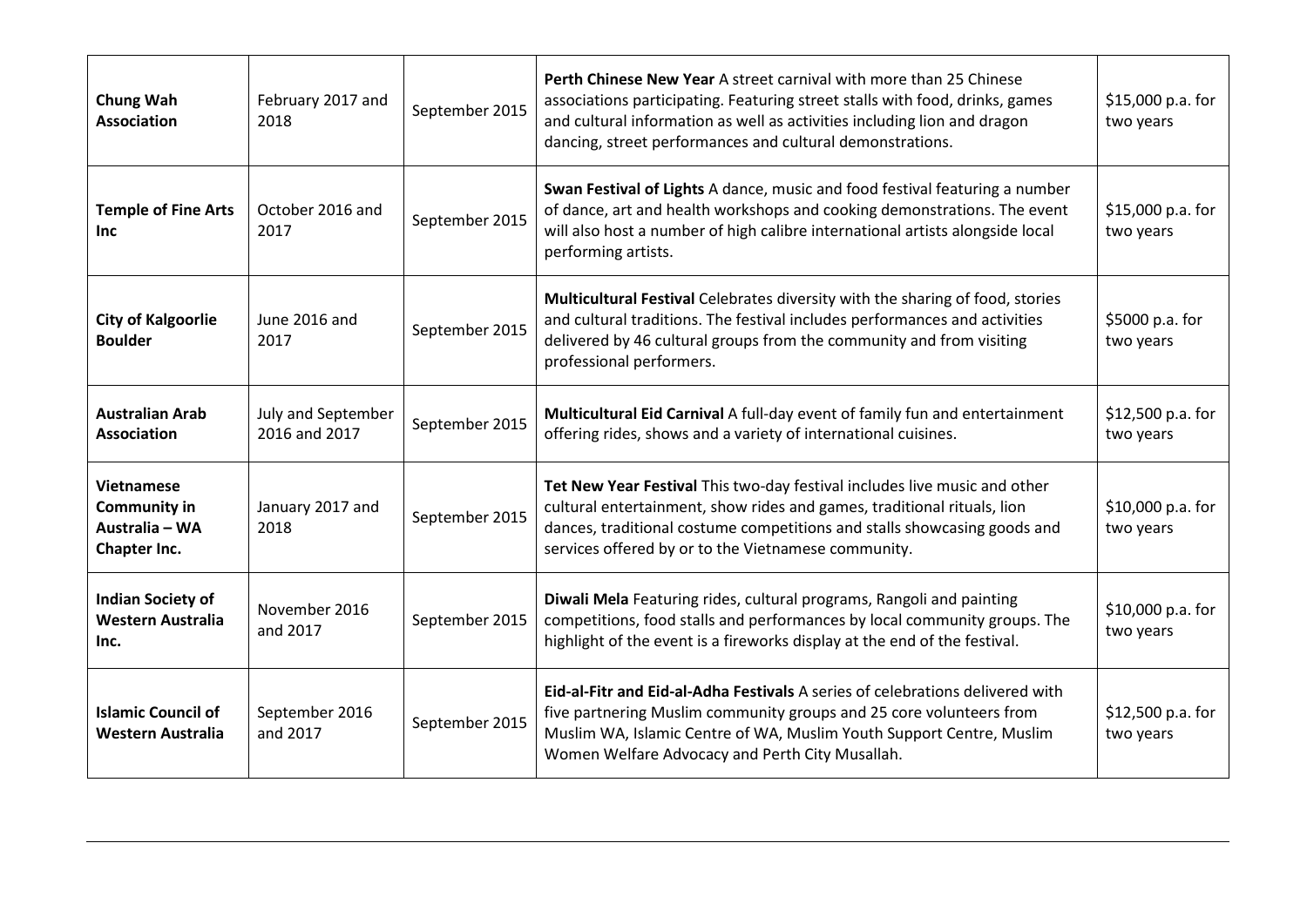| <b>Discretionary Grants</b>                                          |                                 |                      |                                                                                                                                                                                                                                                                                                                                                                                                                                                                                                                                                                                      |                          |  |
|----------------------------------------------------------------------|---------------------------------|----------------------|--------------------------------------------------------------------------------------------------------------------------------------------------------------------------------------------------------------------------------------------------------------------------------------------------------------------------------------------------------------------------------------------------------------------------------------------------------------------------------------------------------------------------------------------------------------------------------------|--------------------------|--|
| <b>Organisation of</b><br><b>African</b><br><b>Communities of WA</b> | January - July 2017             | 2016-17              | African-Australian Youth Mentoring Program A mentoring program for young<br>African women and men that focuses on educating the future leaders of the<br>community about the importance of self-respect, collaboration and<br>contribution to the Australian community. AAYMP utilises an intervention<br>process which addresses the root causes of violence and is based on the<br>philosophy that violence is learned and can be unlearned. Phase 1 of the<br>program will recruit ten young people as peer mentors to be trained and<br>equipped to charge Phase 2 of the AAYMP. | \$20,000                 |  |
| <b>Heritage FM Inc</b>                                               | January - May<br>2017           | 2016-17              | Our Harmony Stories The project will engage delivery partners within the<br>community media sector - including youth participants from Roots TV - to<br>encourage ongoing multi-platform engagement, and prepare participants and<br>generate content for future opportunities.                                                                                                                                                                                                                                                                                                      | \$13,000                 |  |
| Te Haupai Maori<br>and Pacific Island<br><b>Trust Association</b>    | 11 February 2017                | August 2016          | Perth Waitangi Day 2017 Pacific communities in WA including the Maori,<br>Cooks Islands, Samoa, Tonga, Fiji and Niue work together to contribute to the<br>Perth Waitangi Day festival which in 2017 will be held on 11 February at the<br>Ascot Racecourse. The full day event will reflect the various Pacific Islander<br>communities in Perth, and will include a program of rotating live<br>performances, food stalls, cultural displays, and arts and craft market stalls.                                                                                                    | \$5000                   |  |
|                                                                      |                                 |                      | Sponsorships 2016-17                                                                                                                                                                                                                                                                                                                                                                                                                                                                                                                                                                 |                          |  |
| Organisation                                                         | <b>Event / Project</b><br>date  | <b>Funding round</b> | <b>Event / Project</b>                                                                                                                                                                                                                                                                                                                                                                                                                                                                                                                                                               | <b>Funding</b><br>amount |  |
| <b>Borderless Gandhi</b>                                             | 2 October $-2$<br>November 2016 | 2016-17              | Borderless Gandhi Exhibition - 'Mahatma in Me' This inaugural event will be<br>held at Elizabeth Quay in Perth between 2 October and 2 November 2016. The<br>free public exhibition and schedule of associated community activities is part<br>of a global artistic and cultural initiative, and the event forms part of the<br>national program of the Confluence Festival of India in Australia.                                                                                                                                                                                   | \$5000                   |  |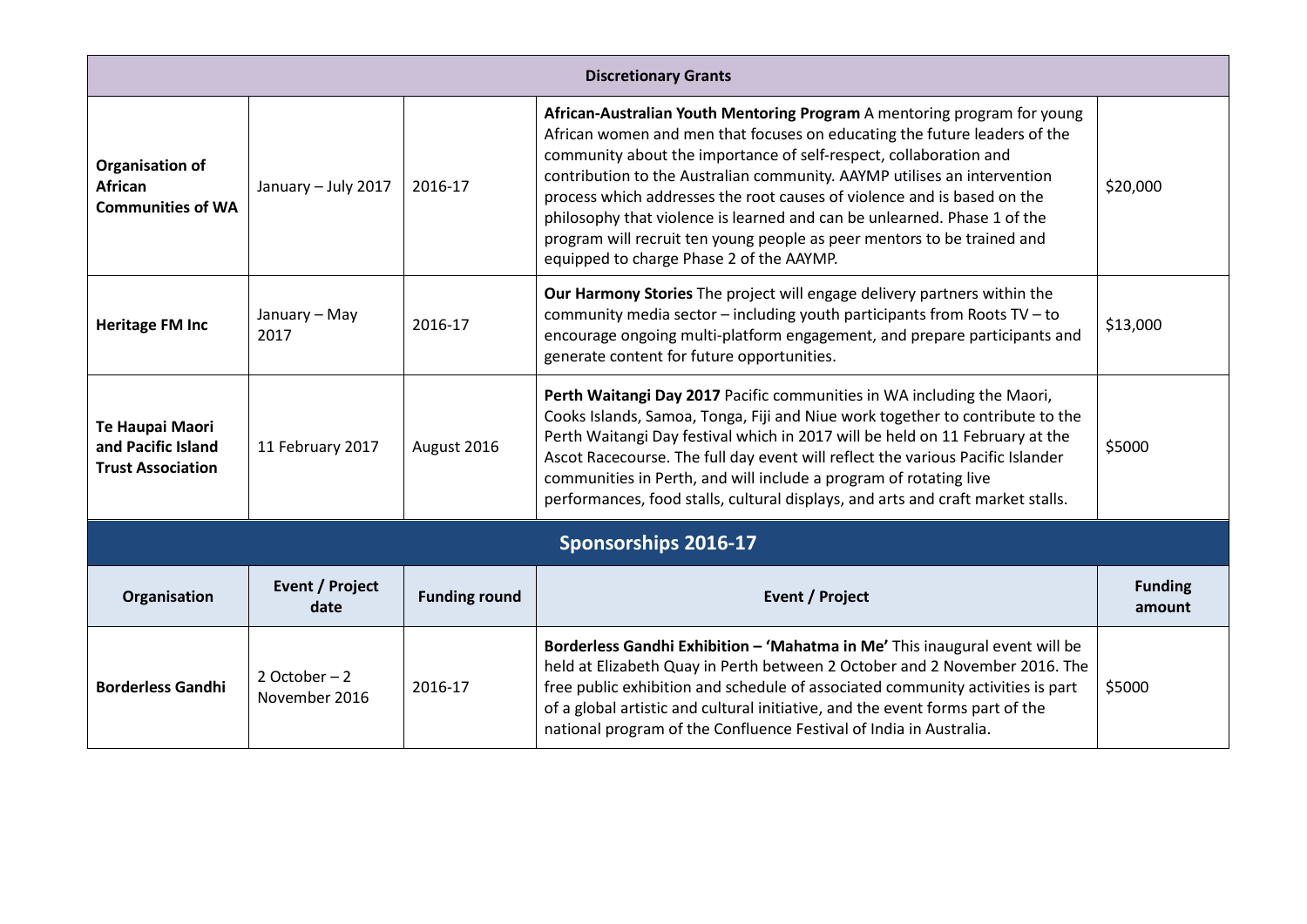| <b>Awesome Arts</b><br><b>Australia</b>               | 3-7 October 2016         | 2016-17 | Lunchtime Community Concerts A series of music performances to be<br>presented free to the public between 3-7 October 2016 in the Perth Cultural<br>Centre. The initiative is part of the 2016 AWESOME Arts Festival program and<br>will be driven by a group of CaLD young people aged from 8-14 years who<br>have been participating in a performance and radio broadcasting mentorship<br>at 6EBA FM Radio.                                                                                                                                                                                                                                                                                                         | \$5000 |
|-------------------------------------------------------|--------------------------|---------|------------------------------------------------------------------------------------------------------------------------------------------------------------------------------------------------------------------------------------------------------------------------------------------------------------------------------------------------------------------------------------------------------------------------------------------------------------------------------------------------------------------------------------------------------------------------------------------------------------------------------------------------------------------------------------------------------------------------|--------|
| <b>Hellenic Community</b><br>of WA Inc                | 23 October 2016          | 2016-17 | Glendi Festival The event will be held in Russell Square, Northbridge, on 23<br>October 2016. This is a free family-friendly festival that focuses on bringing<br>together Western Australian communities and showcasing Hellenic culture,<br>music, dance and food. This sponsorship will supplement the \$5000 Events<br>and Activities grant awarded to this organisation in the CGP February 2016<br>funding round.                                                                                                                                                                                                                                                                                                | \$5000 |
| <b>Consular Corps of</b><br><b>WA Inc</b>             | 13 November 2016         | 2016-17 | World of Food Fair To be held at Government House Gardens in Perth on 13<br>November 2016, the event will consist of 35-40 different cultural food stalls<br>and a program of performances by local ethnic groups.                                                                                                                                                                                                                                                                                                                                                                                                                                                                                                     | \$5000 |
| Intercultural<br><b>Harmony Society</b><br><b>Inc</b> | 3 June 2017              | 2016-17 | Parliamentary Iftar Dinner The event will provide an opportunity for leaders<br>of the community representing cultural, ethnic and religious groups, including<br>but not limited to Muslim groups, to develop intercultural understanding.                                                                                                                                                                                                                                                                                                                                                                                                                                                                            | \$5000 |
| <b>South West Indian</b><br>Group                     | 12 November 2016         | 2016-17 | Bunbury Diwali This multicultural event encourages the whole Bunbury<br>community to participate in the Indian cultural celebration of Diwali. The<br>program includes classical Indian dance, a brass band, sitar performers and<br>Noongar cultural performances with a Bollywood twist.                                                                                                                                                                                                                                                                                                                                                                                                                             | \$5000 |
| <b>The Lighthouse</b><br><b>Strategy Group</b>        | $4 - 7$ December<br>2016 | 2016-17 | Australia 2.0 Hackathon A national design thinking campaign to take place in<br>Perth, Australia as part of the 2016 West Tech Fest and in parallel with the<br>2016 Hedayah CVE Summit. Australia 2.0 is a Hackathon exercise that will<br>guide teams of substantive specialists including researchers, youth activists,<br>formers and survivors of terrorism through a fast-paced, collaborative process<br>intended to spur new campaigns to tackling online extremism across social<br>media platforms. Teams will develop localised prototype solutions as<br>minimally viable products and pitch them to an audience at the end of the<br>event, with the potential for incubation of the most promising idea. | \$5000 |